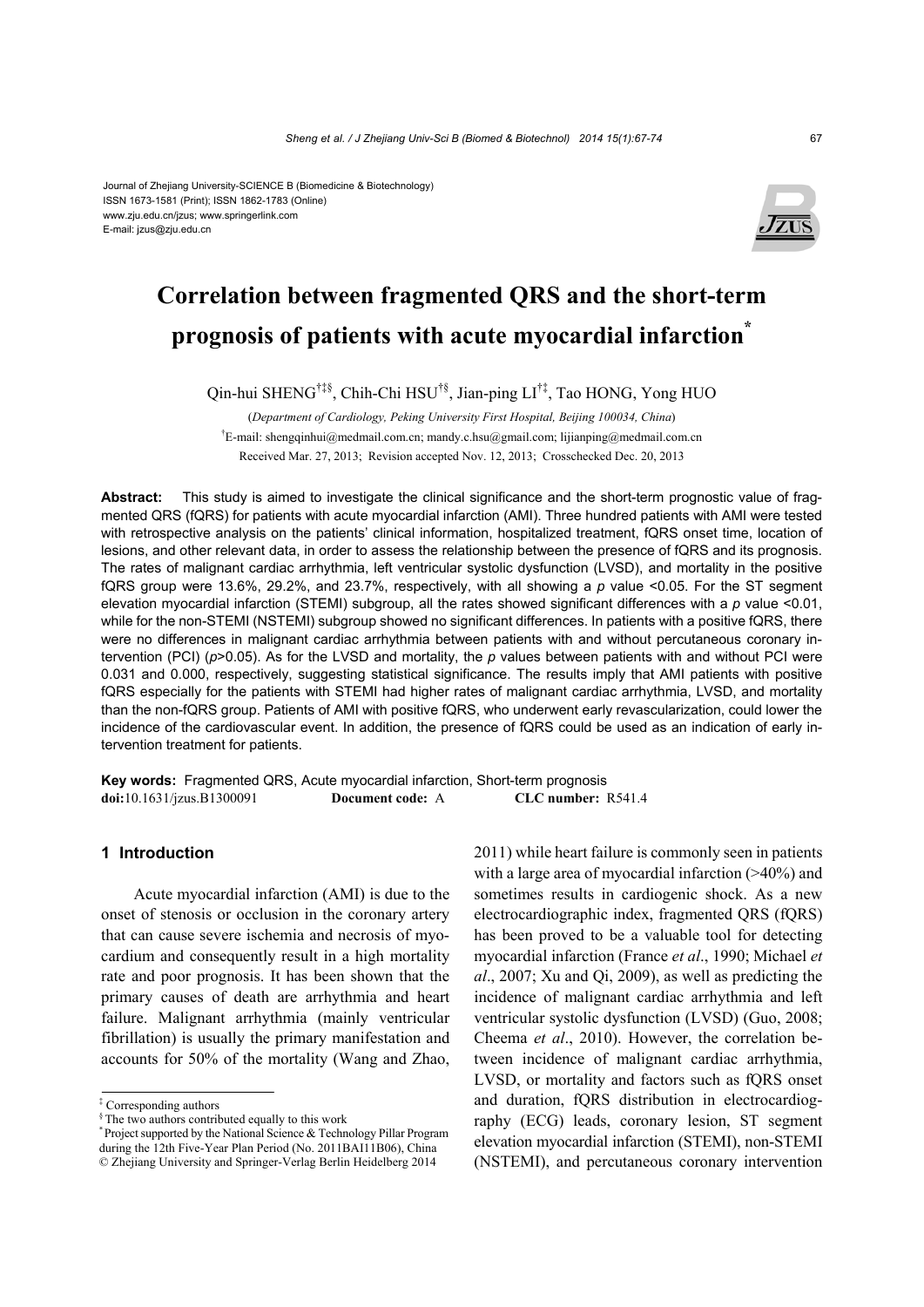(PCI), is still poorly understood as there are only a few studies available on these subjects. This study focuses on the investigation of the clinical significance and the short-term prognostic value of fQRS for patients with AMI.

## **2 Materials and methods**

## **2.1 General information**

ST-segment and T-wave abnormalities and Q waves were defined per standard definitions recommended by consensus documents of the Guideline for Diagnosis and Treatment of Patients with Acute Myocardial Infarction (Gao, 2001) and the universal definition of myocardial infarction (MI) based on patients' symptoms, analysis of the standard 12-lead electrocardiogram, biomarkers, cardiac catheterization results as well as clinical data. Three hundred patients with AMI under continuous treatment in the coronary care unit and the general wards of the Peking University First Hospital during January 2010 to September 2011 were selected for the study. Patients with the following conditions would be excluded: (1) severe valvular disease, congenital heart disease, or pacemaker implantation; (2) other severe organ disease or dysfunction such as cancer, liver or kidney failure, neurological or mental disease.

## **2.2 Experiment procedure**

#### 2.2.1 Routine ECG

All admitted patients would receive 12-lead ECG as a part of a routine examination (filter range, 0.5–100 Hz; AC filter, 25 mm/s, 10 mm/mV). ECG monitoring was required for every patient upon admission to the hospital. Serial ECG was performed right after the patients were administered in the hospital. To minimize the omission of fQRS, patients would have their ECG rechecked after administered in 1, 3, 6, 12, and 24 h segments. Every patient would have an ECG performed every day and additional ECG would be performed when presented with any related discomfort until they were discharged or died. All the patients would have an ECG rechecked after a PCI. Every patient would have their Holter ECG and echocardiogram on the third day of admission as well. 2.2.2 Diagnostic standard for fQRS (Das *et al.*, 2006; 2007)

Narrow fQRS: fQRS includes various RSR' patterns with different morphologies of the QRS complexes except the bundle branch block, with or without the Q wave on the regular 12-lead ECG shown in at least two contiguous leads, corresponding to a myocardial territory.

Fragmented wide QRS (f-wQRS): For a wide QRS wave of bundle branch block (QRS>120 ms), R wave or S wave with more than two notches is observed in two sequential leads (f-LBBB QRS, f-RBBB QRS); for a wide QRS complex of premature ventricular contractions (PVCs), R waves will show two notches and it is required to show time intervals of greater than 40 ms between two notches of the QRS waves in two or more sequential leads (f-PVCs). Electrocardiograms were compared with previous electrocardiograms if available to confirm fQRS or that pathologic Q waves were of a new onset.

#### **2.3 Follow-up and observation endpoint**

An echocardiogram was performed for all the patients. A patient with a left ventricular ejection fraction (LVEF), which evaluated the heart function, shown to be <40% had LVSD (Paulus *et al.*, 2007). Malignant cardiac arrhythmia included polymorphic ventricular extrasystoles, ventricular tachycardia, and ventricular fibrillation. The patients testing would end with either a discharge after recovery or an all-cause death.

## **2.4 Statistical analysis**

All quantitative data would be shown as mean± standard deviation (SD). The *t*-test was for comparison of averages. The Chi-square test was for the comparison of rates. The 95% confidence interval (CI) of relative risk (RR) suggested the presence of clinically significant risk factor. A *p* value <0.05 indicated statistical significance. The Kaplan-Meier method was used to estimate survival functions of all-cause mortality and a Cox regression model was used to estimate the hazard ratios of variables of interest while controlling for other covariates. All statistical analyses would be completed using the SPSS 16.0 software.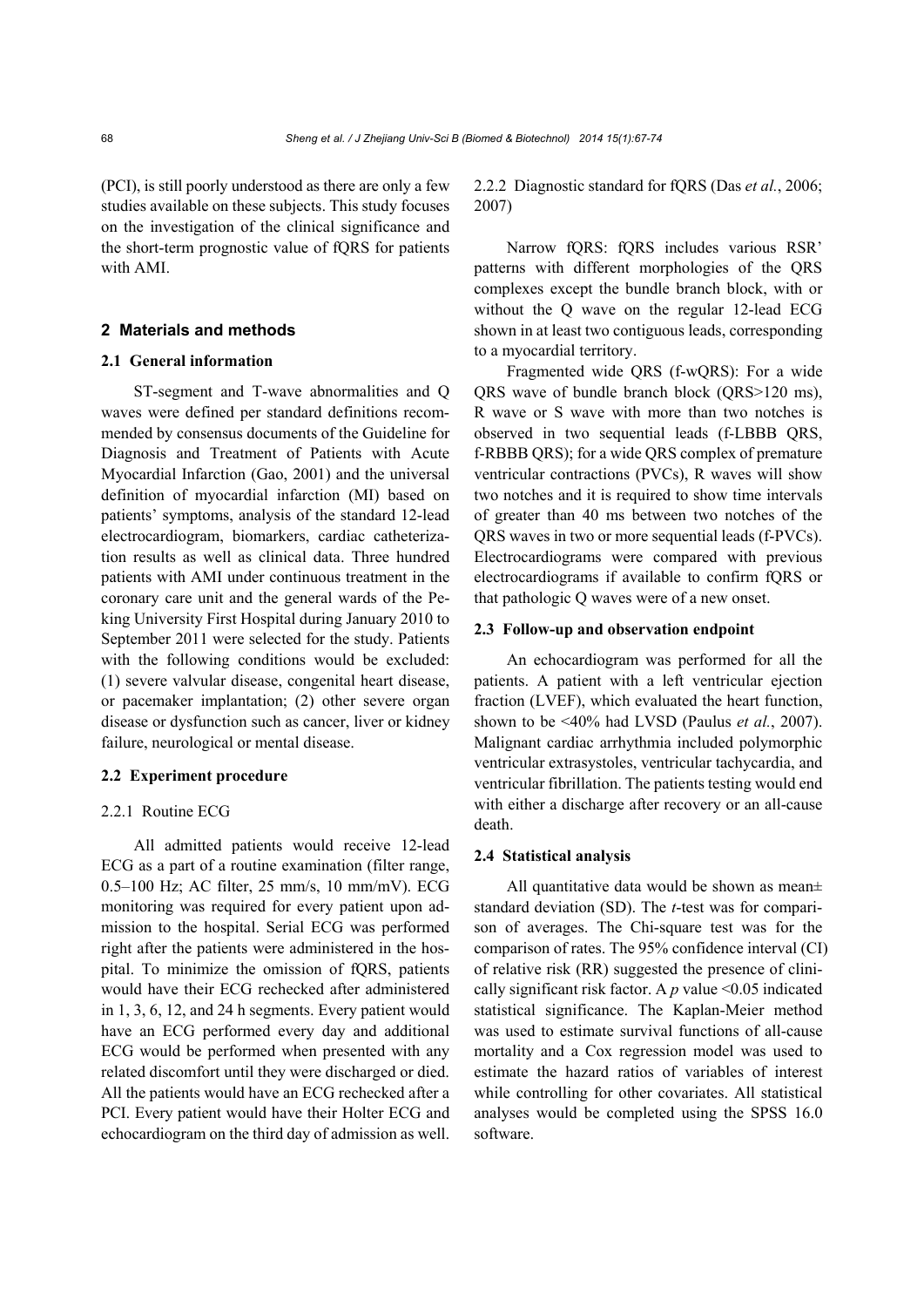## **3 Results**

## **3.1 Basic information of selected patients**

The mean follow-up period of the patients studied was  $(15.09\pm0.813)$  d and the average age of the 300 patients was (68.48±0.71) years. The study included 204 male patients and 96 female patients, 99 STEMI patients and 201 NSTEMI patients, and 184 patients received PCI treatment during hospitalization. We found 169 patients with fQRS and the other 131 patients without fQRS, and there was no statistical significance in comparison of age, sex, and location of the infarct between the groups with or without fQRS.

## **3.2 Information of fQRS**

## 3.2.1 Onset time of fQRS

The average fQRS onset time was (2.91±0.35) d after AMI. Sixty-eight percent of the patients had fORS within 24 h after AMI  $(115/169)$ , 9.5% patients showed fQRS in 2 d (16/169), and 4.1% on the third day (7/169) (*p*<0.01). Approximately 88.2% of all patients had fQRS by the first week of testing after AMI (149/169) (Fig. 1).

## 3.2.2 Duration of fQRS

The average duration of fQRS was (4.34±0.45) d. Most of all patients, 43.8% had persistence of fORS for 1 d (74/169), 13.0% showed fQRS for 2 d (22/169), and 4.1% showed fQRS for 3 d (7/169) (*p*<0.01). Approximately 4.7% of the patients had fQRS for as long as a period of 7 d (8/169). For a duration of fQRS longer than two weeks, 4.7% of patients fell into this category (8/169) (Fig. 2).

## **3.3 Short-term prognostic outcome for AMI patients with fQRS**

#### 3.3.1 fQRS and malignant cardiac arrhythmia

Retrospective analysis on ECGs for the 300 hospitalized AMI patients showed that 30 patients developed malignant cardiac arrhythmia. Based on the presence of fQRS, 300 patients were put into different groups and the correlation between fQRS and malignant cardiac arrhythmia would then be observed and analyzed. From Table 1, it was seen that in 30 patients, who later developed malignant cardiac arrhythmia, 76.7% had positive fQRS (23/30) and 23.3% showed a negative result for fQRS (7/30). In the positive fQRS group, including 169 patients, 13.6% of the patients developed malignant cardiac arrhythmia (23/169); in 131 cases for the non-fQRS group, only 5.3% showed this condition (7/131) (*p*<0.05). Univariate electrocardiographic predictors of mortality on the basis of the Cox regression model were fQRS and Q waves. After controlling for age, diabetes, hypertension, hypercholesterolemia, family history of coronary artery disease, and history of smoking, fQRS was shown to be a significant predictor of malignant cardiac arrhythmia, whereas Q waves did not predict malignant cardiac arrhythmia (Table 2).



Onset time of fQRS of 68.05% patients was within 2 d after AMI



**Fig. 2 Duration of fQRS of selected patients**  Duration of fQRS over 50% patients was 2 d

**Table 1 Correlation between fQRS and malignant cardiac arrhythmia** 

| Group                                   | Total | fORS | Positive Negative<br>fORS | $\boldsymbol{p}$ |
|-----------------------------------------|-------|------|---------------------------|------------------|
| With malignant<br>cardiac arrhythmia    | 30    | 23   |                           |                  |
| Without malignant<br>cardiac arrhythmia | 270   | 146  | 124                       | 0.018            |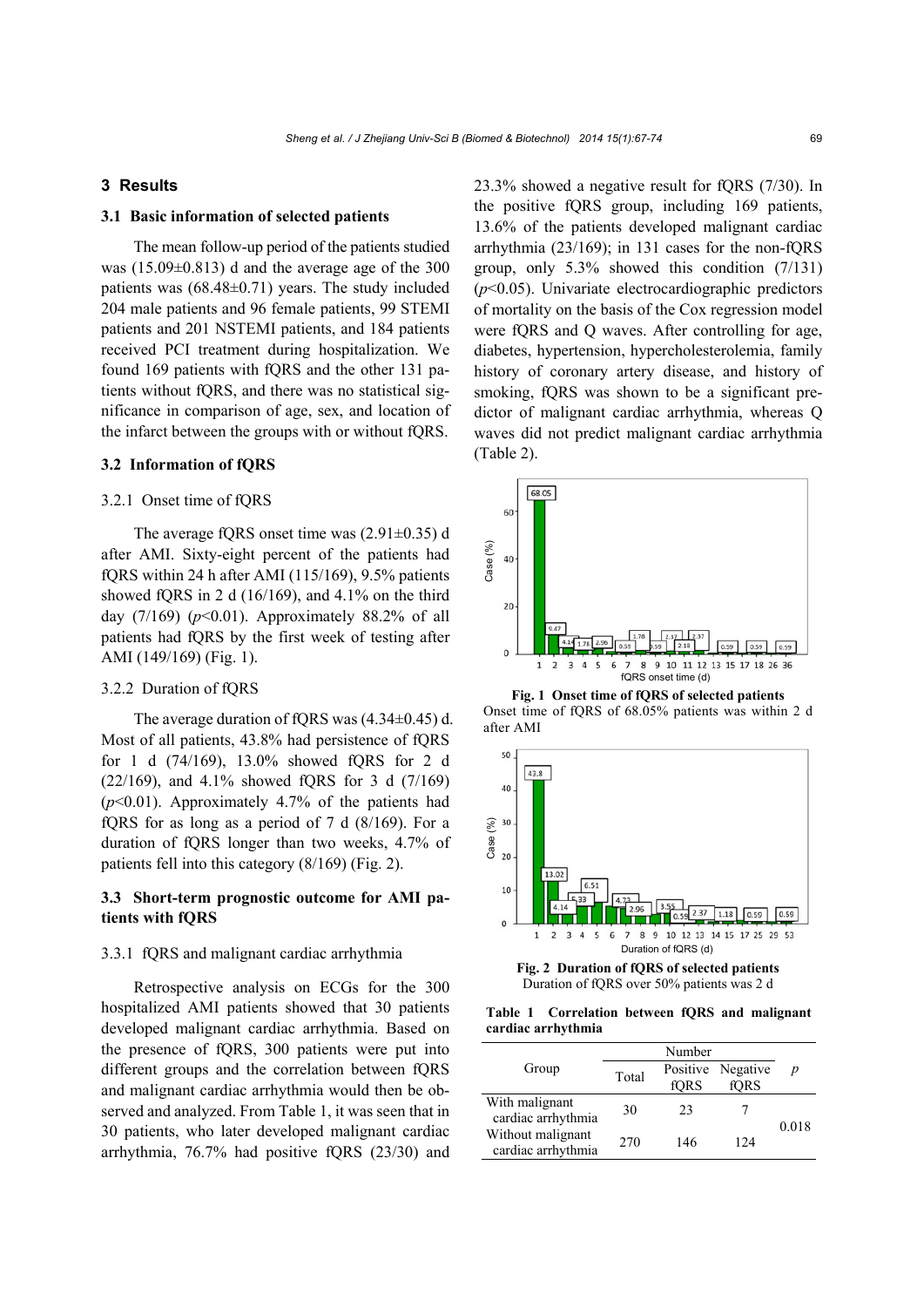| Electrocardiographic<br>sign                                           | D     | Hazard ratio <sup>*</sup> (95% CI) |
|------------------------------------------------------------------------|-------|------------------------------------|
| fORS                                                                   | 0.024 | $0.393(0.174 - 0.887)$             |
| O wave                                                                 | 0.419 | $0.720(0.324 - 1.597)$             |
| * Derived after controlling for age, diabetes, hypertension, hypercho- |       |                                    |

**Table 2 Cox regression analysis** 

 Derived after controlling for age, diabetes, hypertension, hypercholesterolemia, family history of coronary artery disease, and smoking

## 3.3.2 fQRS and LVSD

In the hospitalized AMI patients, 283 of them completed echocardiography and were grouped according to LVEF. There were 219 patients with LVEF  $\geq$ 40% and 64 patients with LVEF <40% suggesting LVSD. As shown in Table 3, there were a total of 64 patients with LVSD, in which 73.4% also had a positive fQRS (47/64) and 26.6% had a negative result of fQRS (17/64). In the positive fQRS group including 161 patients, 29.2% of the patients developed LVSD (47/161), and in 122 cases of the non-fQRS group, only 13.9% showed this condition  $(17/122)$  ( $p<0.05$ ).

**Table 3 Correlation between fQRS and LVSD** 

| Group       | Total | Positive | Negative | р     |
|-------------|-------|----------|----------|-------|
|             |       | fORS     | fORS     |       |
| <b>LVSD</b> | 64    | 47       | 17       | 0.013 |
| Non-LVSD    | 219   | 114      | 105      |       |

#### 3.3.3 fQRS and mortality

During a mean follow-up period of  $(15.09\pm0.813)$  d, 19.7% of the patients died. Mortality was significantly higher in the fQRS group than in the non-fQRS group. By observing the prognoses of patients in relation to the presence of fQRS, it was found that in 169 cases of positive fQRS, the mortality rate was 23.7% (40/169); the 131 patients of the non-fQRS group showed a 14.5% mortality rate (19/131) (odd ratio (OR) 1.828, 95% CI 1.001–3.337, *p*=0.048). Kaplan-Meier survival analysis revealed significantly decreased survival for the fQRS group compared to the non-fQRS group  $(p=0.013)$  (Fig. 3).

## **3.4 Correlation between fQRS and the short-term prognosis for patients with STEMI**

There were 99 STEMI patients (33.0%) and 201 NSTEMI patients (67.0%). For the two groups, an analysis on the correlation between fQRS and a condition of malignant cardiac arrhythmia, LVSD, or prognosis was conducted. As shown in Table 4, the STEMI patients of positive fQRS had four times the incidence of malignant cardiac arrhythmia in comparison to the non-fORS group  $(p<0.01)$ . The rate of LVSD of fQRS group was 7.5 times higher than that of the non-fQRS group (*p*<0.01). The mortality rate of fQRS group was 2.4 times greater than that of the non-fQRS group (OR 2.44, 95% CI 1.044–5.702, *p*=0.006).



**Fig. 3 Kaplan-Meier survival analysis of fQRS and non-fQRS groups for all-cause mortality**

**Table 4 Correlation between fQRS and the short-term prognosis for patients with STEMI** 

| Prognosis                       | Number (percentage) |              |       |
|---------------------------------|---------------------|--------------|-------|
|                                 | fORS                | Non-fQRS     | p     |
| Malignant cardiac<br>arrhythmia | $16(31.4\%)$        | $4(8.3\%)$   | 0.004 |
| <b>LVSD</b>                     | $25(53.2\%)$        | $3(7.1\%)$   | 0.000 |
| Death                           | 24 (47.1%)          | $10(20.8\%)$ | 0.006 |

## **3.5 Correlation between fQRS and the short-term prognosis for patients with NSTEMI**

Between the subgroups of fQRS and non-fQRS in the NSTEMI patients, there was no statistical significance in malignant cardiac arrhythmia, LVSD, and mortality (Table 5).

**Table 5 Correlation between fQRS and the short-term prognosis for patients with NSTEMI** 

| Prognosis                       | Number (percentage) |             |       |
|---------------------------------|---------------------|-------------|-------|
|                                 | fQRS                | Non-fQRS    | p     |
| Malignant cardiac<br>arrhythmia | $7(5.9\%)$          | $3(3.6\%)$  | 0.457 |
| <b>LVSD</b>                     | $22(19.3\%)$        | 14 (17.5%)  | 0.842 |
| Death                           | $16(13.6\%)$        | $9(10.8\%)$ | 0.566 |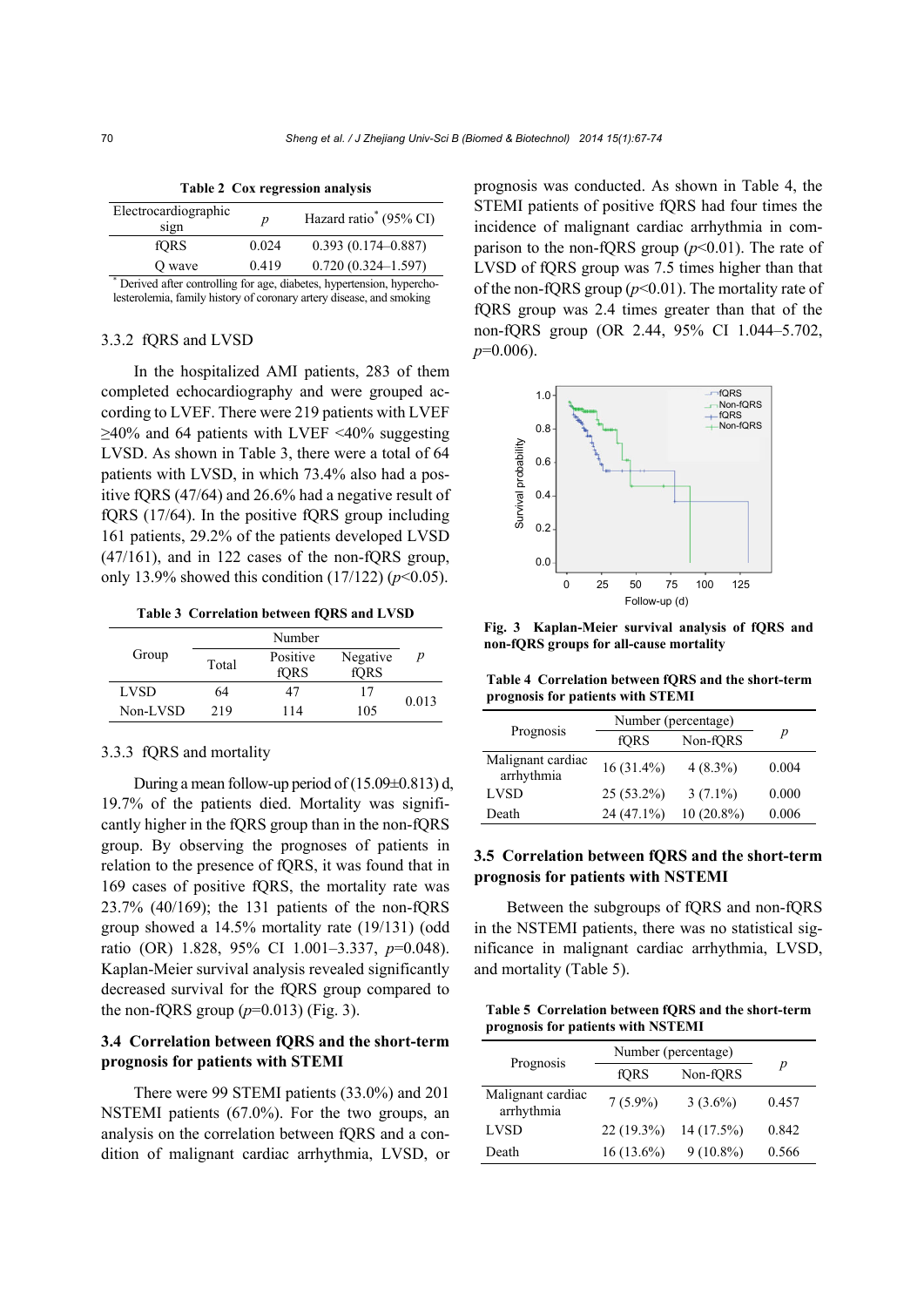## **3.6 Correlation between PCI and the short-term prognosis for patients with positive fQRS**

Out of 169 cases with positive fQRS, 101 patients had coronary angiography, including 10 patients for the coronary bypass surgery, and 90 patients for PCI treatment. A total of 68 patients did not receive a coronary angiography because of the patients' health conditions, economics, etc. The correlation analysis between PCI treatment and the development of malignant cardiac arrhythmia, LVSD, or mortality in patients with positive fQRS is shown in Table 6. In comparison to the PCI group, there was no difference in development of malignant cardiac arrhythmia in the non-PCI group, but as for the LVSD and mortality rate, the non-PCI group had significantly higher incidences  $(p<0.05)$ .

**Table 6 Correlation of PCI and clinical outcome in patients with fQRS** 

|                                 | Number     |         |       |
|---------------------------------|------------|---------|-------|
| Prognosis                       | <b>PCI</b> | Non-PCI | р     |
| Malignant cardiac<br>arrhythmia | 11         | 12      | 0.209 |
| <b>LVSD</b>                     | 23         | 24      | 0.031 |
| Death                           | 14         | 26      | 0.000 |

## **4 Discussion**

AMI is a high-risk disease whose primary cause of death is malignant cardiac arrhythmia, accounting for 50% of all deaths. Heart failure is commonly found in patients with a large area of myocardial infarction. Therefore, the objective of risk evaluation immediately after admission is to provide early risk stratification of patients with AMI and to identify high-risk patients and predict complications. Thus, it plays an important role to assess the short-term and long-term prognostic outcomes, as well as preventing adverse events and improving prognosis for patients (Das *et al.*, 2006; 2009). More researchers are now focusing on clinical application of fQRS (Carey *et al*., 2010). Currently, there are many theories on the mechanism of fQRS (Flowers *et al.*, 1969; Frustaci *et al.*, 2005; Zhang *et al*., 2011).

In our study, the frequent onset time of fQRS of approximately 77.5% of the patients was 24 to 48 h after AMI, and the fQRS duration of 56.8% of the patients who developed fQRS was 24 to 48 h. It takes approximately two to four weeks for cardiac muscle remodeling after infarction and the replacement of tissues by fibroblasts is completed by the 6th and the 8th weeks. The myocardial scarring becomes the basis of the ventricular remodeling process. It was thus postulated that the formation of fQRS in early myocardial ischemia might be due to the asynchronous conduction during infarction (Wang and Zhao, 2011). Most of the studies related to fQRS spent more time to evaluate the outcomes of the MI patients after more than 30 d. Many early validation studies had shown that fQRS was a remote surrogate marker of the myocardial scar (Gardner *et al*., 1985; Das *et al.*, 2008). In our study, a large portion of the patients developed fQRS in the acute phase. This phenomenon showed that fQRS might be a remark for the electrocardiographic predictors in the acute phase of MI. Can fQRS be induced for the same reasons that cause electrical storm in the early phase of AMI patients? This may require further study to investigate the etiology of fQRS. This study also showed that there was an 81.1% incidence rate of fQRS in the inferior lead (137/169), which was significantly higher than the rates observed at the anterior and the lateral chest wall. However, the analysis on fQRS in correspondence with coronary lesions found no statistical significance between the two. The attempt to link fQRS of a lead to the number of coronary lesions showed that there were variations in the number of coronary lesions (either single or multiple) when fQRS occurred in the inferior lead  $(p<0.05)$ . On the other hand, there was no statistical significance between the incidence of fQRS in the anterior or the lateral leads and the number of coronary lesions. Yao *et al.* (2011) studied the relationship between fQRS in the inferior lead and the coronary lesion in 128 patients with coronary heart disease. They arrived at the same conclusion as this study that the incidence rate of fQRS was significantly higher in the inferior lead than in the other two leads (anterior and lateral). Furthermore, they pointed out that fQRS in the II, III and the aVF-lead could not be used to determine the number of coronary lesions (either to be single or multiple). Apoptosis appears to play a more important role in causing arrhythmogenic right ventricular cardiomyopathy (ARVC). Coincidently, the apoptosis usually occurs in the right ventricular segments adjacent to the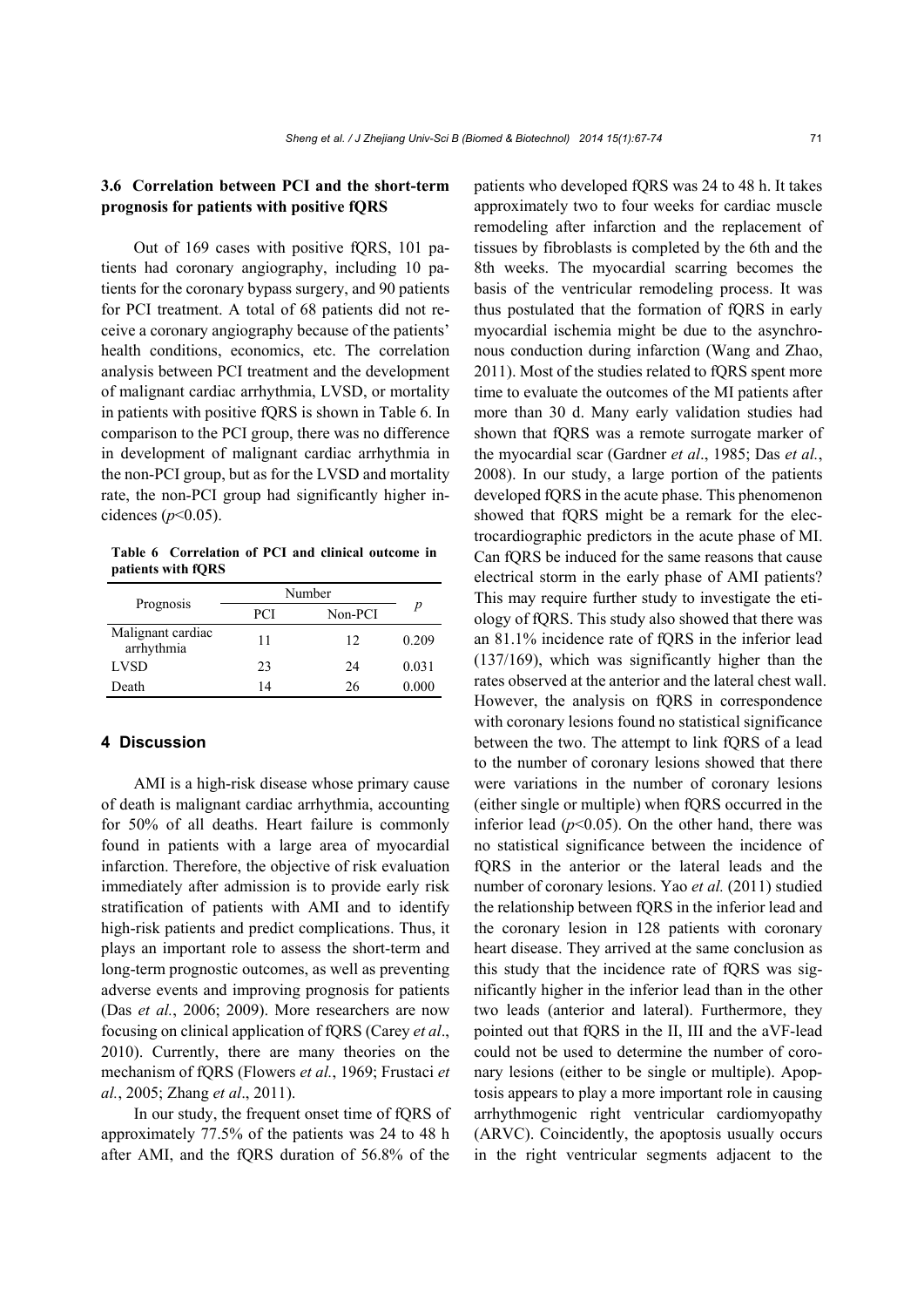diaphragm, as well as the apical (known as the triangle of dysplasia). Therefore, this might in some aspect explain the high incidence rate of fQRS located in the inferior lead. However, it is still unclear why the incidence rate of fQRS is notably higher in the inferior lead and further investigation is required to understand if it is related to the anatomical uniqueness where blood supplies from both directions of coronary arteries overlap or is simply due to the average level of cardiac electric axis.

It is well known that fQRS can be the indicator of the upcoming malignant arrhythmia, which is consistent with our results. However, in our study, Q waves were significant predictors of mortality (OR 1.934, 95% CI 1.121‒3.335, *p*=0.018) compared to fQRS (OR 1.687, 95% CI 0.978‒2.910, *p*=0.060). This indicates that Q wave still can be a valuable predictor of mortality while fQRS can assist physicians to evaluate the condition of their AMI patients with its high predict value of malignant arrhythmia or when there is no evidence of Q waves existing.

This study also showed that the positive fQRS group had higher rates in malignant cardiac arrhythmia, LVSD, and mortality than the non-fQRS group (*p*<0.05). The STEMI patients of positive fQRS had four times the incidence of malignant cardiac arrhythmia in comparison to the non-fQRS group  $(p<0.01)$ . The rate of LVSD of the fQRS group was 7.5 times higher than that of the non-fQRS group (*p*<0.01). The mortality rate of the fQRS group was 2.4 times greater than that of the non-fQRS group (OR 2.44, 95% CI 1.044–5.702,  $p=0.006$ ). Between the subgroups of fQRS and non-fQRS in the NSTEMI patients, there was no statistical significance in malignant cardiac arrhythmia, LVSD, or mortality. It suggests that the presence of fQRS in STEMI patients might be strongly correlated to a higher incidence of cardiovascular events. Statistical analysis showed no significant variation in the incidence rates of fQRS between the STEMI and the NSTEMI patients (*p*>0.05), implying that fQRS was not correlated to the type of myocardial infarction. The result was probably due to the small sample size and further research with a larger population of subjects might be required to prove it. To understand if PCI was capable of reducing rates of malignant cardiac arrhythmia, LVSD, and mortality in patients with positive fQRS, the experimental results showed no difference in the number of malignant cardiac arrhythmia between the groups with and without PCI treatment ( $p=0.209$ ). As for the LVSD and mortality, the *p*-values between the patients with and without PCI were 0.031 and 0.000, respectively. There were many reports using fQRS as an index to detect various cardiac structural abnormalities such as the arrhythmogenic right ventricular dysplasia (ARVD) (Peters *et al*., 2008; Das and El Masry, 2010; Zhou *et al*., 2011). And, many researchers have already proven a strong correlation between fQRS and malignant cardiac arrhythmia (Morita *et al*., 2008; Sha *et al*., 2011). In the study, results suggested that the incidence rate of malignant cardiac arrhythmia in the positive fQRS group was not related to revascularization (Erdoğan *et al*., 2012). It was postulated that the sample size with malignant cardiac arrhythmia was too small and further investigation with more subjects might be required. For patients with positive fQRS, early revascularization treatment can greatly reduce the incidence rates of LVSD and mortality. Liu *et al*. (2010) studied the effect of revascularization treatment at different periods for AMI patients and pointed out that early therapy could indeed reduce the fQRS rate and even improve the LVEF for patients. Therefore, by identifying fQRS, it can guide physicians in prescribing early revascularization treatment for patients and can improve their life quality, as well as the survival rate of AMI.

## **5 Conclusions**

In summary, fQRS plays an important role in cardiovascular disease. To demonstrate the relation between fQRS and short-term prognosis of patients with AMI, we compared malignant cardiac arrhythmia, LVSD, and mortality rates between STEMI and NSTEMI patients. Early revascularization in patients with positive fQRS could lower the incidence of the cardiovascular events. Further studies are needed to clarify these interrelations.

## **Compliance with ethics guidelines**

Qin-hui SHENG, Chih-Chi HSU, Jian-ping LI, Tao HONG, and Yong HUO declare that they have no conflict of interest.

All procedures followed were in accordance with the ethical standards of the responsible committee on human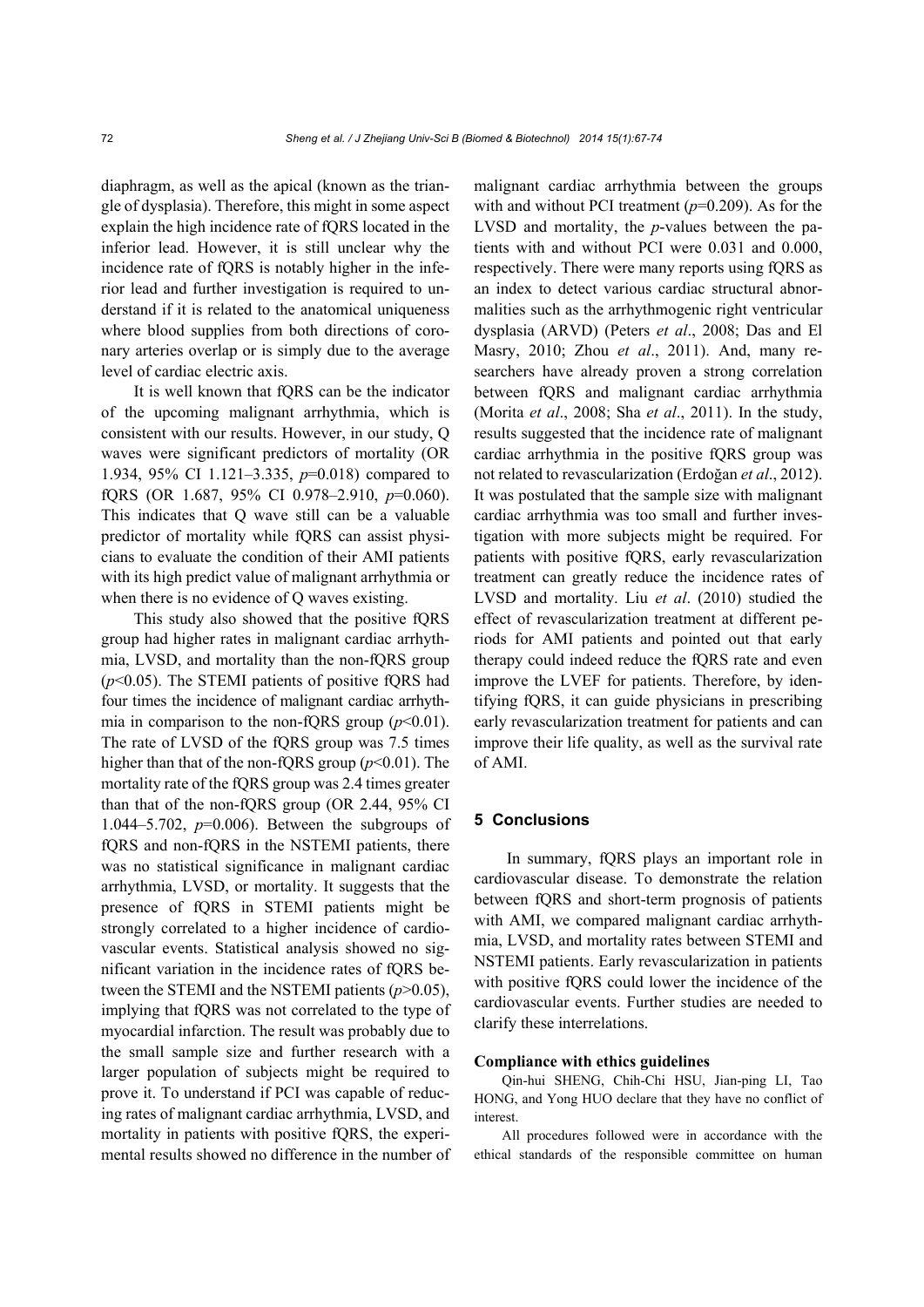experimentation (institutional and national) and with the Helsinki Declaration of 1975, as revised in 2008 (5). Informed consent was obtained from all patients for being included in the study. Additional informed consent was obtained from all patients for which identifying information is included in this article.

## **References**

- Carey, M.G., Luisi, A.J.Jr., Baldwa, S., *et al*., 2010. The Selvester QRS Score is more accurate than Q waves and fragmented QRS complexes using the Mason-Likar configuration in estimating infarct volume in patients with ischemic cardiomyopathy. *J. Electrocardiol*., **43**(4):318-325. [doi:10.1016/j.jelectrocard.2010.02.011]
- Cheema, A., Khalid, A., Wimmer, A., *et al*., 2010. Fragmented QRS and mortality risk in patients with left ventricular dysfunction. *Circ. Arrhythm. Electrophysiol.*, **3**(4):339-344. [doi:10.1161/CIRCEP.110.940478]
- Das, M.K., El Masry, H., 2010. Fragmented QRS and other depolarization abnormalities as a predictor of mortality and sudden cardiac death. *Curr. Opin. Cardiol.*, **25**(1): 59-64. [doi:10.1097/HCO.0b013e328333d35d]
- Das, M.K., Khan, B., Jacob, S., *et al*., 2006. Significance of a fragmented QRS complex versus a Q wave in patients with coronary artery disease. *Circulation*, **113**(21):2495-2501. [doi:10.1161/CIRCULATIONAHA.105.595892]
- Das, M.K., Saha, C., El Masry, H., *et al*., 2007. Fragmented QRS on a 12-lead ECG: a predictor of mortality and cardiac events in patients with coronary artery disease. *Heart Rhythm*., **4**(11):1385-1392. [doi:10.1016/j.hrthm.2007. 06.024]
- Das, M.K., Suradi, H., Maskoun, W., *et al.*, 2008. Fragmented wide QRS on a 12-lead ECG: a sign of myocardial scar and poor prognosis. *Circ. Arrhythm. Electrophysiol.*, **1**(4): 258-268. [doi:10.1161/CIRCEP.107.763284]
- Das, M.K., Michael, M.A., Suradi, H., *et al*., 2009. Usefulness of fragmented QRS on a 12-lead electrocardiogram in acute coronary syndrome for predicting mortality. *Am. J. Cardiol.*, **104**(12):1631-1637. [doi:10.1016/j.amjcard. 2009.07.046]
- Erdoğan, T., Kocaman, S.A., Çetin, M., *et al*., 2012. Relationship of fragmented QRS complexes with inadequate coronary collaterals in patients with chronic total occlusion. *J. Cardiovasc. Med. (Hagerstown)*, **13**(8):499-504. [doi:10.2459/JCM.0b013e328353683c]
- Flowers, N.C., Horan, L.G., Thomas, J.R., *et al*., 1969. The anatomic basis for high-frequency components in the electrocardiogram. *Circulation*, **39**(4):531-539. [doi:10. 1161/01.CIR.39.4.531]
- France, R.J., Formolo, J.M., Penney, D.G., 1990. Value of notching and slurring of the resting QRS complex in the detection of ischemic heart disease. *Clin. Cardiol.*, **13**(3): 190-196. [doi:10.1002/clc.4960130309]
- Frustaci, A., Priori, S.G., Pieroni, M., *et al*., 2005. Cardiac histological substrate in patients with clinical phenotype of Brugada syndrome. *Circulation*, **112**(24):3680-3687. [doi: 10.1161/CIRCULATIONAHA.105.520999]
- Gao, R.L., 2001. Guideline for the management of acute myocardial infarction. *Chin. Circ. J.*, **16**(6):407-422 (in Chinese).
- Gardner, P.I., Ursell, P.C., Fenoglio, J.J.Jr., *et al.*, 1985. Electrophysiologic and anatomic basis for fractionated electrograms recorded from healed myocardial infarcts. *Circulation*, **72**(3):596-611. [doi:10.1161/01.CIR.72.3.596]
- Guo, J.H., 2008. Fragmented QRS. *J. Clin. Electrocardiol*., **17**(1):60-68 (in Chinese).
- Liu, J.C., Zhang, L.Y., Kou, L.Y., *et al*., 2010. Influence of emergency PCI in different time windows to cardiac scar and cardiac function after myocardial infarction. *Clin. Med. Chin.*, **26**(12):1277-1279 (in Chinese). [doi:10. 3760/cma.j.issn.1008-6315.2010.12.017]
- Michael, M.A., El Masry, H., Khan, B.R., *et al*., 2007. Electrocardiographic signs of remote myocardial infarction. *Prog. Cardiovasc. Dis.*, **50**(3):198-208. [doi:10.1016/j. pcad.2007.05.003]
- Morita, H., Kusano, K.F., Miura, D., *et al*., 2008. Fragmented QRS as a marker of conduction abnormality and a predictor of prognosis of Brugada syndrome. *Circulation*, **118**(17):1697-1704. [doi:10.1161/CIRCULATIONAHA. 108.770917]
- Paulus, W.J., Tschöpe, C., Sanderson, J.E., *et al*., 2007. How to diagnose diastolic heart failure: a consensus statement on the diagnosis of heart failure with normal left ventricular ejection fraction by the Heart Failure and Echocardiography Associations of the European Society of Cardiology. *Eur. Heart J*., **28**(20):2539-2550. [doi:10.1093/eurheartj/ ehm037]
- Peters, S., Trümmel, M., Koehler, B., 2008. QRS fragmentation in standard ECG as a diagnostic marker of arrhythmogenic right ventricular dysplasia-cardiomyopathy. *Heart Rhythm.*, **5**(10):1417-1421. [doi:10.1016/j.hrthm. 2008.07.012]
- Sha, J., Zhang, S., Tang, M., *et al*., 2011. Fragmented QRS is associated with all-cause mortality and ventricular arrhythmias in patient with idiopathic dilated cardiomyopathy. *Ann. Noninvasive Electrocardiol.*, **16**(3):270-275. [doi:10.1111/j.1542-474X.2011.00442.x]
- Wang, Y., Zhao, H.N., 2011. Investigation of changing and significance of connexin43,  $[Ca^{2+}]$ *i* and apoptosis in early phase of acute myocardial ischemia. *Chin. J. Cardiac. Pacing Electrophysiol.*, **4**(25):349-352 (in Chinese).
- Xu, A.G., Qi, X.Q., 2009. The contrast analysis on the prognostic values of fragmented QRS and pathologic Q-wave for old myocardial infarction. *Shandong Med. J*., **49**(9): 50-51 (in Chinese).
- Yao, J.D., Shen, B., Lu, C.X., *et al*., 2011. Clinical significance of fragmented QRS complex in II, III, aVF leads with